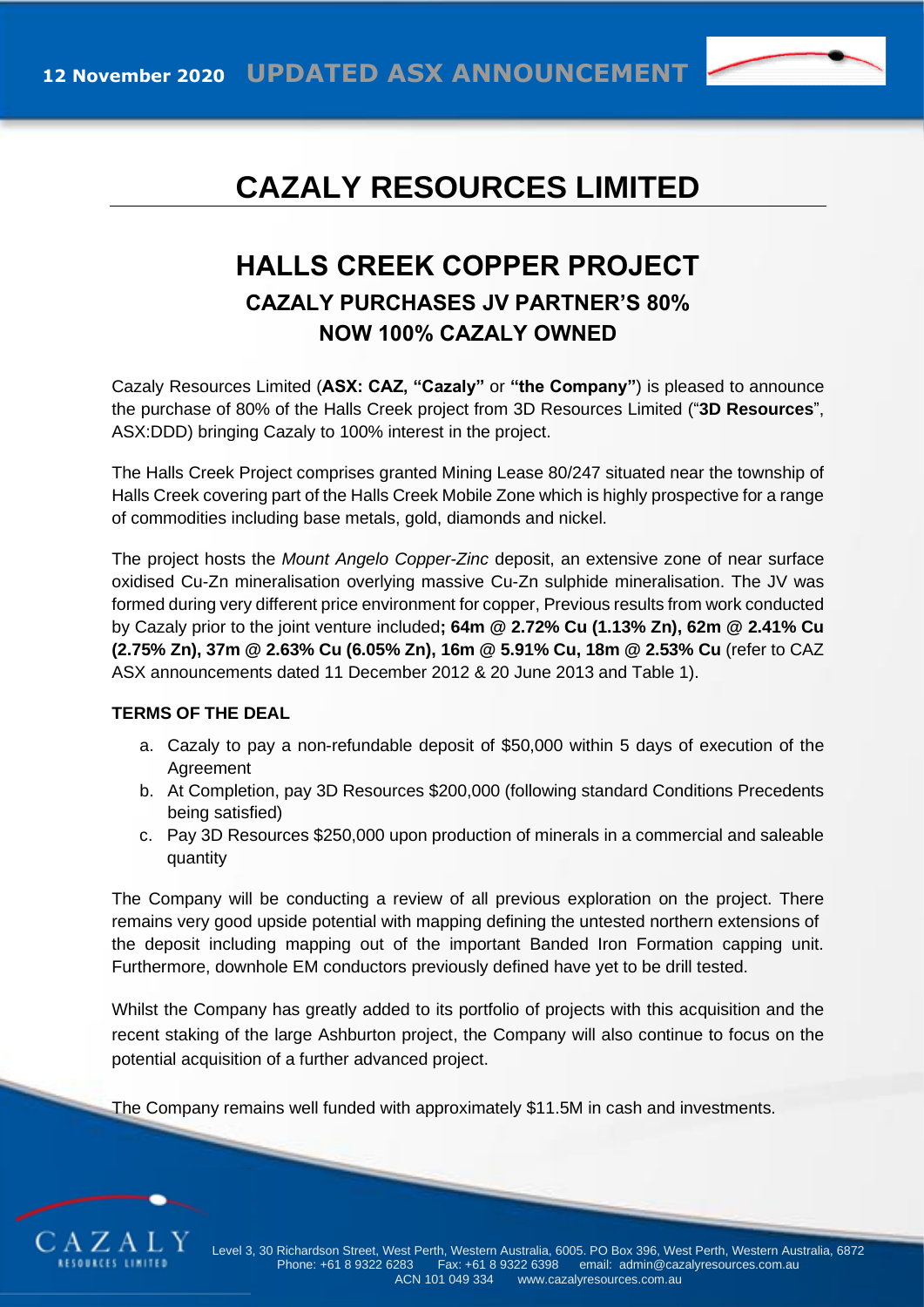



Figure 2: Massive chalcopyrite from diamond drillhole HCDD001

Figure 1: Drillhole plan outlining the Mount Angelo Copper-Zinc deposit

|               |        |              |              | <b>Intercept</b> |        |        |           |      |       |       |
|---------------|--------|--------------|--------------|------------------|--------|--------|-----------|------|-------|-------|
|               |        |              | Hole         |                  | Length | Cu     | <b>Pb</b> | Zn   | Ag    | Au    |
| <b>HoleID</b> | East   | <b>North</b> | <b>Depth</b> | <b>From</b>      | m      | $(\%)$ | (%)       | (%)  | (ppm) | (ppm) |
| HCDD001       | 340486 | 7960661      | 60           | 5                | 18     | 2.53   | 0.23      | 1.16 | 22    | 0.22  |
| HCDD003       | 340444 | 7960566      | 75.5         | 25               | 37     | 2.63   | 0.52      | 6.05 | 21    | 0.28  |
| HCRC005       | 340433 | 7960590      | 100          | 86               | 62     | 2.41   | 0.10      | 2.75 | 16.00 | 0.04  |
| HCRC015       | 340498 | 7960684      | 102          | 14               | 64     | 2.72   | 0.06      | 1.13 | 12.00 | 0.19  |
|               |        |              |              |                  |        |        |           |      |       |       |

|  | Table 1: Drill Intercepts referred to herein, Mount Angelo North Prospect |  |  |  |
|--|---------------------------------------------------------------------------|--|--|--|
|  |                                                                           |  |  |  |

*nb; Cu, Pb, Zn and Ag analysed by 4 acid digest and ICP-MS finish. Au analysed by Fire Assay and AAS finish. All holes located on a MGA94-52 GDA grid*

*See ASX:CAZ releases dated 11 December 2012 & 20 June 2013 for further drill assay results*

The information provided in this announcement was prepared and first disclosed under the JORC Code 2004. It has not been updated since to comply with the JORC Code 2012 on the basis that the information has not materially changed since it was last reported.

## **ENDS**

**For and on behalf of the Cazaly Board.**

----------------------------------------------------------------------------------------------------------------------